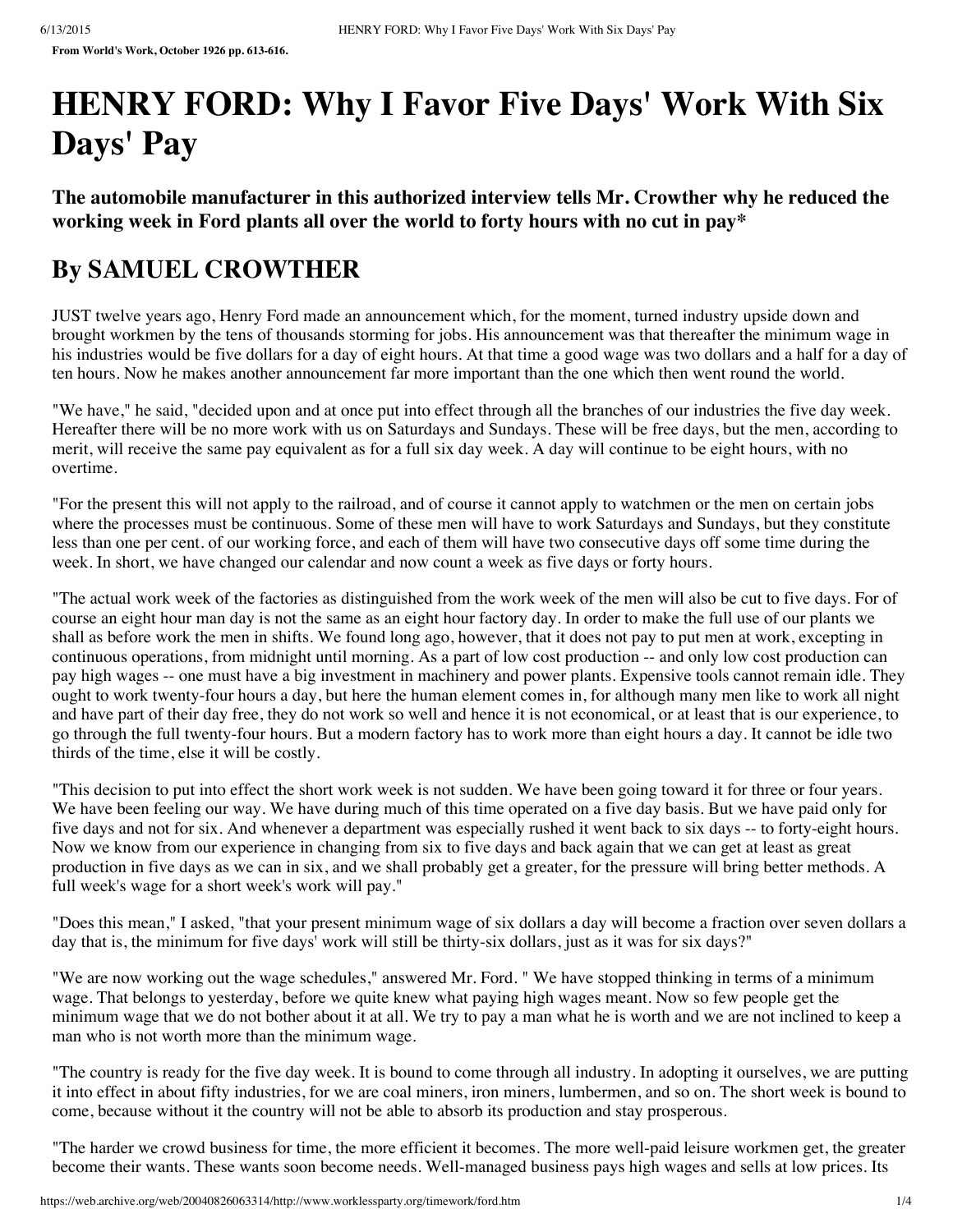### 6/13/2015 HENRY FORD: Why I Favor Five Days' Work With Six Days' Pay

workmen have the leisure to enjoy life and the wherewithal with which to finance that enjoyment.

"The industry of this country could not long exist if factories generally went back to the ten hour day, because the people would not have the time to consume the goods produced. For instance, a workman would have little use for an automobile if he had to be in the shops from dawn until dusk. And that would react in countless directions, for the automobile, by enabling people to get about quickly and easily, gives them a chance to find out what is going on in the world-which leads them to a larger life that requires more food, more and better goods, more books, more music -- more of everything. The benefits of travel are not confined to those who can take an expensive foreign trip. There is more to learn in this country than there is abroad.

"Just as the eight hour day opened our way to prosperity, so the five day week will open our way to a still greater prosperity.

"Of course, there is a humanitarian side to the shorter day and the shorter week, but dwelling on that side is likely to get one into trouble, for then leisure may be put before work instead of after work -- where it belongs. Twenty years ago, introducing the eight hour day generally would have made for poverty and not for wealth. Five years ago, introducing the five day week would have had the same result. The hours of labor are regulated by the organization of work and by nothing else. It is the rise of the great corporation with its ability to use power, to use accurately designed machinery, and generally to lessen the wastes in time, material, and human energy that made it possible to bring in the eight hour day. Then, also, there is the saving through accurate workmanship. Unless parts are a made accurately, the benefits of quantity production will be lost-for the parts will not fit together and the economy of making will be lost in the assembling. Further progress along the same lines has made it possible to bring in the five day week. The progression has been a natural one.

"The eight hour day law to-day only confirms what industry had already discovered, If it were otherwise, then the law would make for poverty instead of for wealth. A man cannot be paid a wage in excess of his production. In the old days, before we had management and power, a man had to work through a long day in order to get a bare living. Now the long day would retard both production and consumption. At the present time the fixing by law of a an five day week would be unwise, because industry is not ready for it, but a great part of industry is ready, and within a comparatively short time I believe the practice will be so general in industry that it be made universal,

"It is high time to rid ourselves of the notion that leisure for workmen is either 'lost time' or a class privilege.

"Nature fixed the first limits of labor, need the next, man's inhumanity to man had something to do with it for a long time, but now we may say that economic law will finish the job.

"Old-fashioned employers used to object to the number of holidays in this country. They said that people only abused leisure and would be better off without so much of it.

"Only lately a French professor accounted for the increased consumption of alcohol by pointing to the eight hour day, which he denounced as a device which gives workingmen more time to drink.

"It will be generally granted that if men are to drink their families into poverty and themselves into degeneracy, the less spare time they have to devote to it the better. But this does not hold for the United States. We are ready for leisure. The prohibition law, through the greater part of the country, has made it possible for men and their families really to enjoy leisure. A day off is no longer a day drunk. And also a day off is not something so rare that it has to be celebrated.

"This is not to say that leisure may not be dangerous. Everything that is good is also dangerous -- when mishandled. When we put our five dollar minimum wage for an eight hour day into effect some years ago, we had to watch many of our men to see what use they made of their spare time and money. We found a few men taking on extra jobs -- some worked the day shift with us and the night shift in another factory. Some of the men drank their extra pay. Others banked the surplus money and went on-living just as they had lived before. But in a few years all adjusted themselves and we withdrew most of our supervision as unnecessary.

"It is not necessary to bring in sentiment at all in this whole question of leisure for workers. Sentiment has no place in industry. In the olden days those who thought that leisure was harmful usually had an interest in the products of industry. The mill-owner seldom saw the benefit of leisure time for his employees, unless he could work up his emotions. Now we can look at leisure as a cold business fact.

"It is not easy so to look at leisure, for age-old custom viewed leisure as 'lost time' -time taken out of production. It was a suspension of the proper business of the world. The thought about leisure usually went no further than that here were harddriven working people who should have a little surcease from their labors. The motive was purely humane. There was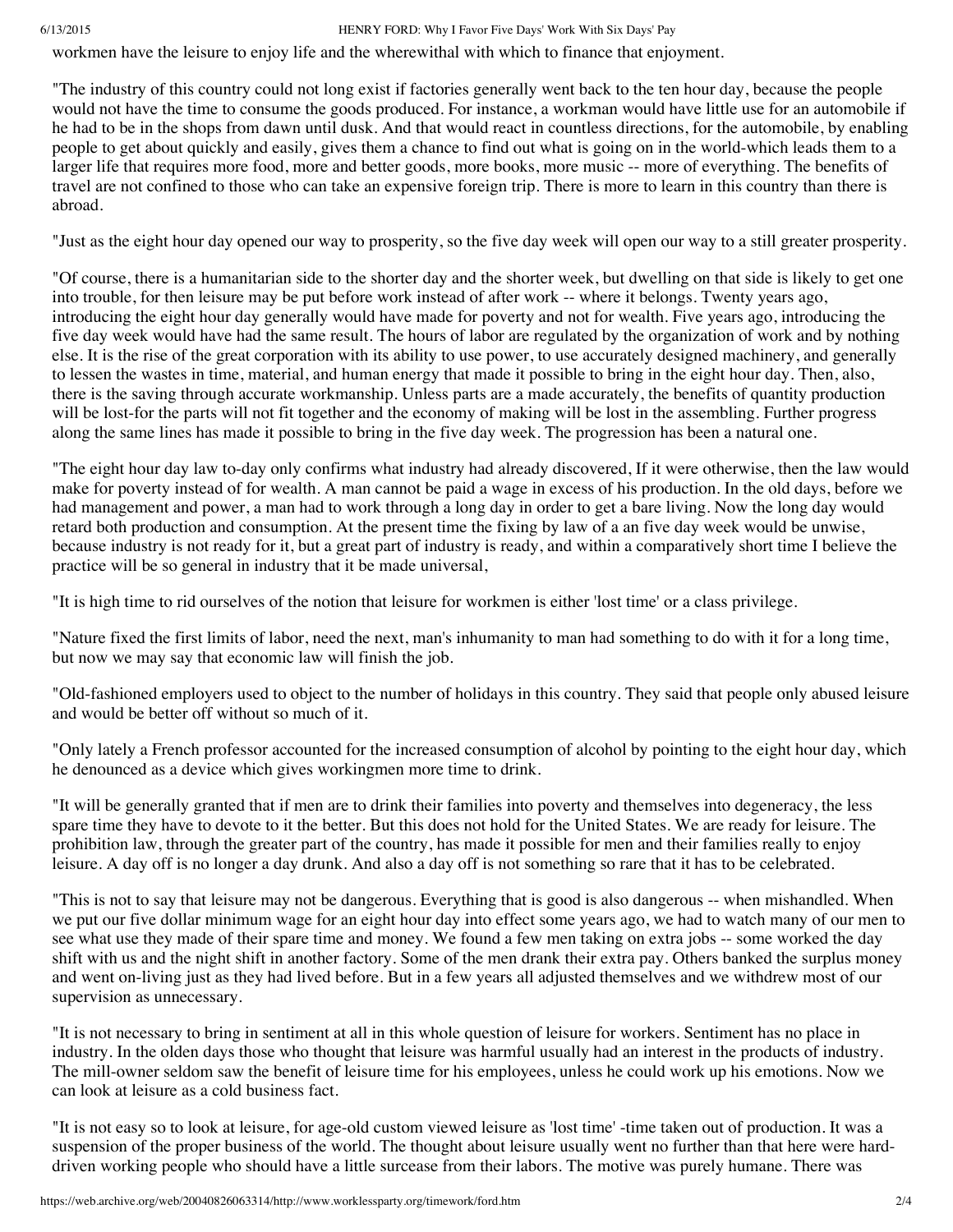#### 6/13/2015 HENRY FORD: Why I Favor Five Days' Work With Six Days' Pay

nothing practical about it. The leisure was a loss -- which a good employer might take from his profits.

"That the Devil finds work for idle hands to do is probably true. But there is a profound difference between leisure and idleness. We must not confound leisure with shiftlessness. Our people are perfectly capable of using to good advantage the time that they have off -- after work. That has already been demonstrated to us by our experiments during the last several years. We find that the men come back after a two day holiday so fresh and keen that they are able to put their minds as well as their hands into their work.

"Perhaps they do not use their spare time to the best advantage. That is not for us to say, provided their work is better than it was when they did not have spare time. We are not of those who claim to be able to tell people how to use their time out of the shops. We have faith that the average man will find his own best way -- even though that way may not exactly fit with the programs of the social reformers. We do know that many of the men have been building houses for themselves, and to meet their demand for good and cheap lumber we have established a lumber yard where they can buy wood from our own forests. The men help each other out in this building and thus are meeting for themselves one of the problems in the high cost of living.

"We think that, given the chance, people will become more and more expert in the effective use of leisure. And we are giving the chance.

"But it is the influence of leisure on consumption which makes the short day and, the short week so necessary. The people who consume the bulk of goods are the people who make them. That is a fact we must never forget -- that is the secret of our prosperity.

"The economic value of leisure has not found its way into the thought of industrial leaders to any great extent. While the old idea of 'lost time' has departed, and it is no longer believed that the reduction of the labor day from twelve hours to eight hours has decreased production, still the positive industrial value -- the dollars and cents value -- of leisure, is not understood.

"The hours of the labor day were increased in Germany under the delusion that thus the production might be increased. It is quite possibly being decreased. With the decrease of the length of the working day in the United States an increase of production has come, because better methods of disposing of men's time have been accompanied by better methods of disposing of their energy. And thus one good thing has brought on another.

"These angles are quite familiar. There is another angle, however, which we must largely reckon with -- the positive industrial value of leisure, because it increases consumption.

"Where people work longest and with least leisure, they buy the fewest goods. No towns were so poor as those of England where the people, from children up, worked fifteen and sixteen hours a day. They were poor because these overworked people soon wore out -- they became less and less valuable as workers. Therefore, they earned less and less and could buy less and less.

"Business is the exchange of goods. Goods are bought only as they meet needs. Needs are filled only as they are felt. They make themselves felt largely in leisure hours. The man who worked fifteen and sixteen hours a day desired only a comer to be in and a hunk of food. He had no time to cultivate new needs. No industry could ever be built up by filling his needs, because he had none but the most primitive.

"Think how restricted business is in those lands where both men and women still work all day long! They have no time to let the needs of their lives be felt. They have no leisure to buy. They do not expand.

"When, in American industry, women were released from the necessity of factory work and became the buyers for the family, business began to expand. The American wife, as household purchasing agent, has both leisure and money, and the first has been just as important as the second in the development of American business.

"The five day week simply carries this thought farther.

"The people with a five day week will consume more goods than the people with a six day week. People who have more leisure must have more clothes. They must have a greater variety of food. They must have more transportation facilities. They naturally must have more service of various kinds.

"This increased consumption will require greater production than we now have. Instead of business being slowed up because